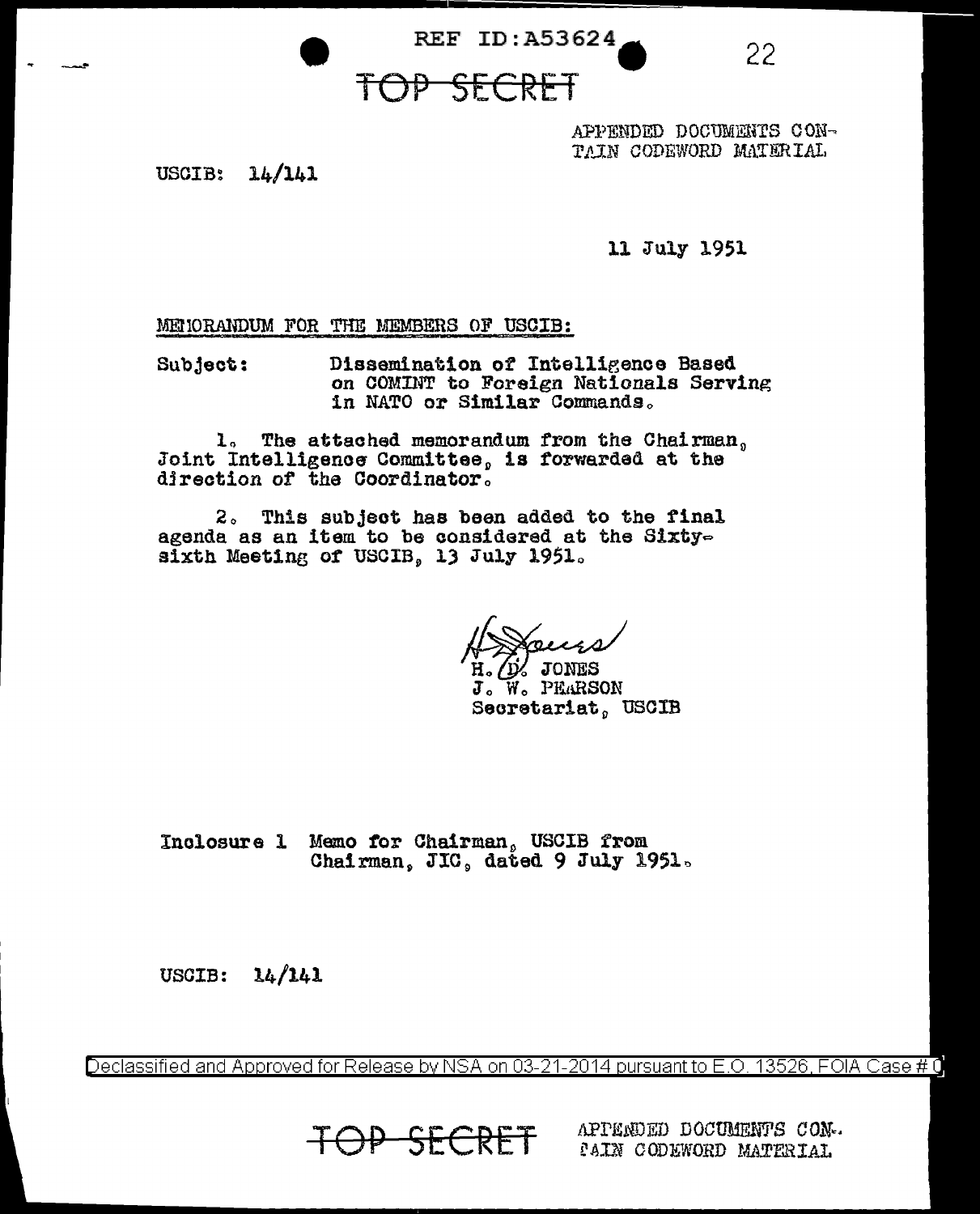THE JOINT CHIEFS OF STAFF Washington 25, D. C.

JOINT INTELLIGENCE COMMITTEE

EO 3.3(h)(2) **PL 86-36/50 USC 3605** 

> JICM-397-51\* 9 July 1951

MEMORANDUM FOR: THE CHAIRMAN, USCIB

Subject: Dissemination of Intelligence Based on COMINT to Foreign Nationals Serving in NATO or Similar Commands

1. At the request of the Chairman, Armed Forces Security Agency Council (AFSA-123/wpm, Serial 00089, 18 April 1951), the Joint Intelligence Committee has considered the problem of dissemination of intelligence based on COMINT produced by the United States and the to foreign nationals serving in the forces of NATO or in the forces of similar organizations in which the United States may participate and has reached the following conclusions:

a. The dissemination of intelligence based on COMINT produced  $\Box$  to foreign nationals by the United States and the serving as commanders or on the staffs of the forces of NATO or similar organizations in which the United States may participate is essential to the efficient exercise of the command of such forces and to the security of troops of the United States which may be assigned thereto.

|                                   | b. All intelligence based on COMINT produced by the United     |
|-----------------------------------|----------------------------------------------------------------|
| States and the                    | should be disseminated to NATO                                 |
|                                   | commands and staffs by Security Officers of the United States, |
| except to $\sqrt{ }$              | recipients in wholly<br>œ                                      |
| commands. In the latter case, the |                                                                |
| terminal may be manned by         | personnel as                                                   |
| appropriate.                      |                                                                |

C. For the purpose of dissemination to foreign nationals serving as commanders or on the staffs of the forces of NATO or similar organizations, the security of the United States requires that COMINT be divided into the following types:

|  |                 |  | Type A: COMINT which may be derived from the highest |  |              |
|--|-----------------|--|------------------------------------------------------|--|--------------|
|  |                 |  |                                                      |  | ОF           |
|  | her Satellites. |  |                                                      |  |              |
|  |                 |  |                                                      |  |              |
|  |                 |  |                                                      |  | EO 3.3(h)(2) |

\* Implementation of JIC 463/4.

PL 86-36/50 USC 3605

### $\sim$  1  $\sim$ TOP SECRET **SUEDE**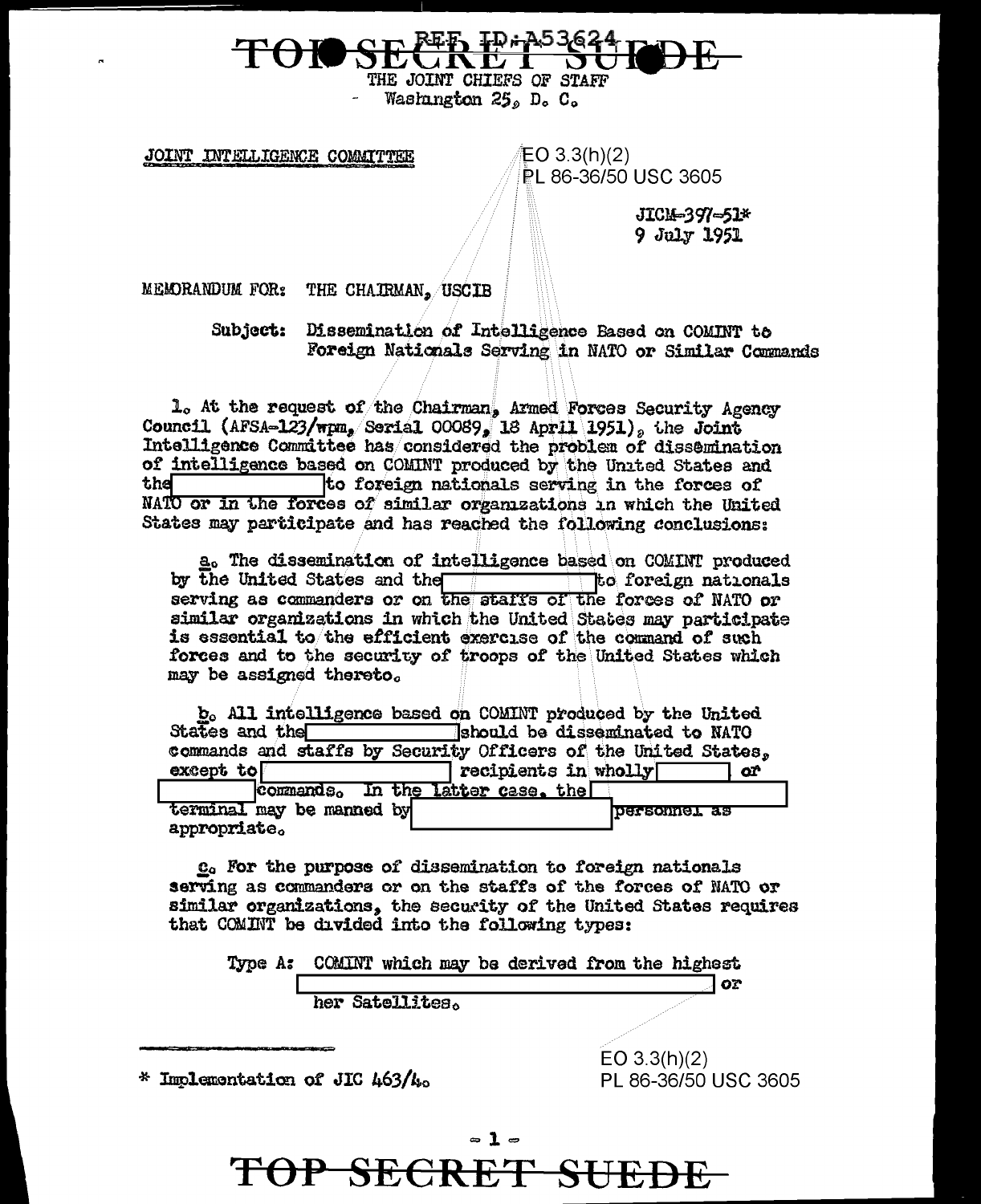# FF. ID;A5362

- Type B: COMINT derived from cryptographic systems of all other powers, from the analysis of Soviet traffic, or from the plain language traffic of the Soviet Union or her Satellites.
- Type C: COMINT called Traffic Intelligence.
- Type D: COMINT defined as Tactical COMINT.

 $d_0$  Dissemination of intelligence based on COMINT produced by the United States and the United Kingdom should be in accordance with the following rules: EO 3.3(h)(2)<br>PL 86-36/50 USC 3605

| Command Element                                                                                                                                                     | Peace                                                                                                      | War                                         |
|---------------------------------------------------------------------------------------------------------------------------------------------------------------------|------------------------------------------------------------------------------------------------------------|---------------------------------------------|
| Supreme Allied Commander<br>(SAC) and Deputy<br>Supreme Allied HQ, C<br>of $S_2$ ** G=3 and Deputy,<br>G-2 and Deputy                                               | Type A to SAC and<br>Deputy only<br>Type A disguised***<br>(at direction of SAC)<br>and Types $Be$ C and D | All types of COMINI*                        |
| Major Force (e.g. Ground<br>Forces Central Europe) direction of SAC)<br>$CGs$ Deputy $CGs$ C of S <sub>s</sub> and Types B <sub>s</sub> C and D<br>$G = 36$ $G = 2$ | Type A disguised (at All types of COMINT                                                                   |                                             |
| Minor Force (e.g. Allied<br>Forces Norway)<br>$CGn$ Deputy $CGn$ C of $Sn$<br>$G = 36$ $G = 2$                                                                      | Types $B_p$ C and D                                                                                        | Type A disguised and<br>Types $B_4$ C and D |
| Army Group (or equivalent)<br>$CG5$ C of S <sub>p</sub> G=3 <sub>p</sub> G=2                                                                                        | Types $B_p$ C and D                                                                                        | Type A disguised and<br>Types B, C and D    |
| Army (or equivalent)<br>$CGs$ C of $Ss$ G-2 <sub>s</sub> G-2                                                                                                        | Types $B_{\rho}$ C and D                                                                                   | Types $B_8$ C and D                         |
| Corps, or, where necessary, Type D<br>division                                                                                                                      |                                                                                                            | Type D                                      |

\*\* Army terms are used throughout this paper in describing echelons of command; Navy or Air Force terminology should be interpolated as appropriate in each case.

\*\*\* Disguised as Type B<sub>2</sub> C<sub>2</sub> or D<sub>2</sub> as appropriate.

# TOP SECRET SUEDE